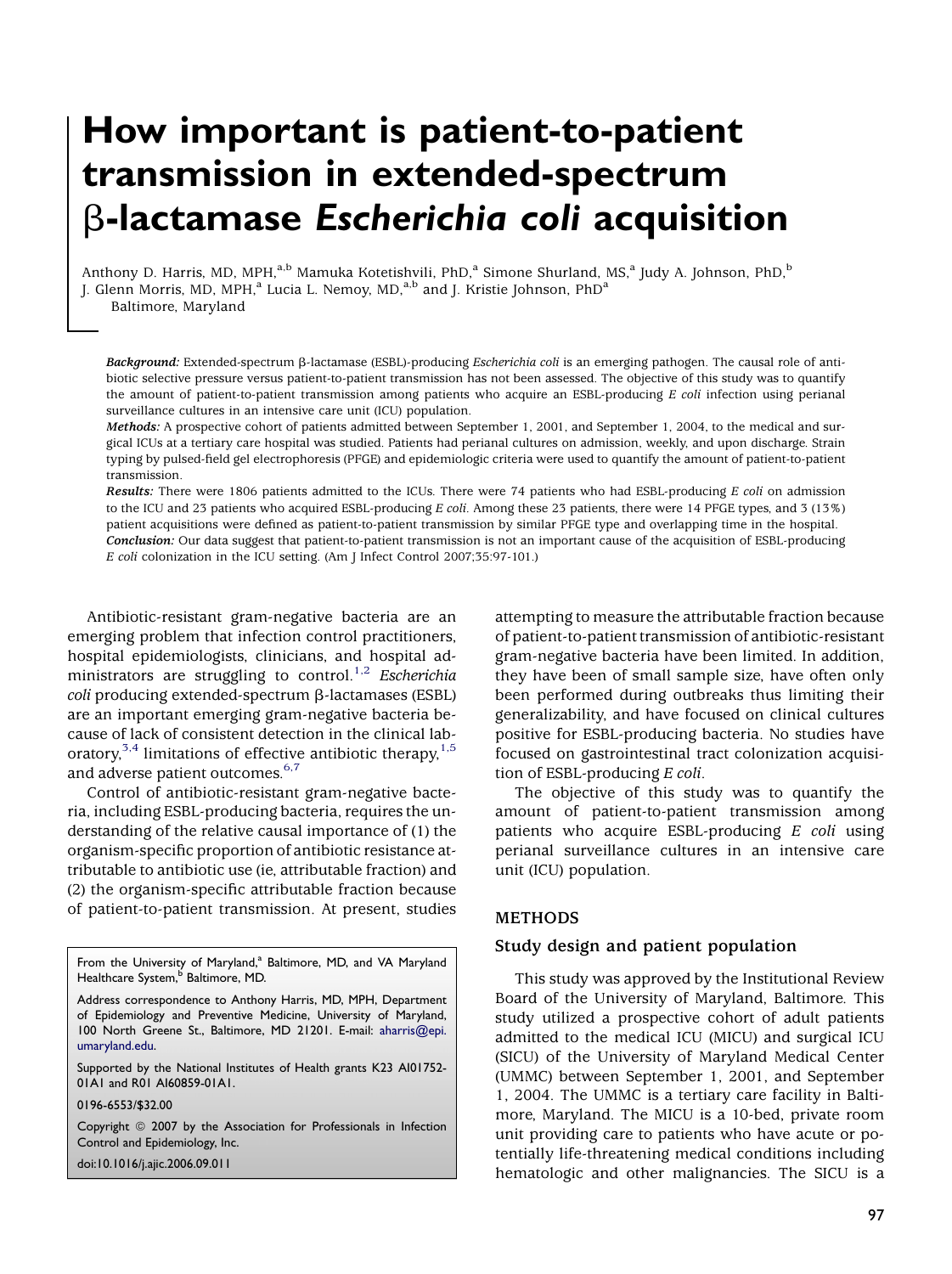19-bed, private room unit providing care to adult patients with solid organ transplantation and abdominal, genitourinary, orthopedic, and otolaryngologic surgery.

During the study period, patients in the MICU and SICU had admission, weekly (every Wednesday), and discharge perianal cultures performed. The culturing technique involved swabbing the perianal area in a circular motion. Samples for cultures were obtained by nurses and nursing assistants (extenders) as part of an ongoing vancomycin-resistant Enterococci (VRE) active surveillance program. At the same time, screening for ESBL-producing organisms of perianal cultures was performed. During the study period, infection control monitoring and control charting for clinical cultures positive for ESBL-producing bacteria among MICU and SICU patients revealed no evidence of an outbreak.

We defined admission-positive patients as patients who had admission cultures positive for ESBL-producing E coli bacteria.We defined acquisition-positive patients as patients who had admission cultures negative for ESBLproducing E coli and had either a subsequent weekly or discharge culture positive for ESBL-producing E coli.

#### Microbiologic methods

For isolation of ESBL-producing E coli, swabs were plated onto MacConkey agar (Remel, Lenexa, KS) with 1 µg/mL of ceftazidime added to the cooled agar before plates were poured. Plates were incubated at  $37^{\circ}$ C for 24 to 48 hours. Lactose fermenting colonies growing on the ceftazidime containing plates that were identified as E coli with API 20E Identification Strips (BioMerieux Vitek Inc., Hazelwood, MO) underwent ESBL confirmatory testing by disk diffusion in accordance with Clinical Laboratory Standards Institute (CLSI) guidelines.<sup>[8](#page-4-0)</sup>

# Molecular methods and definition of patient-to-patient transmission

Pulsed-field gel electrophoresis (PFGE) was performed as previously described with the exception of run parameters.<sup>9</sup> Briefly, genomic DNA was digested with XbaI according to the manufacturer's recommendations (New England Biolabs, Beverly, MA) Genomic DNA was separated in 1% agarose using a CHEF-DR II (Bio-Rad, Richmond, CA). Electrophoresis was performed at 200 V for 22 hours, with an initial switch time of 5 seconds and the final switch time of 40 seconds. Gels were stained with ethidium bromide and photographed using the Gel Doc (Bio-Rad, Hercules, CA). Interpretation was performed using Fingerprinting II software (Bio-Rad). A dendrogram comparing all 97 isolates was constructed using Dice coefficient and unweighted pair group method with arithmetic mean with a position tolerance of 1. Isolates with  $>90\%$  similarity were considered similar according to Tenover criteria.<sup>[10](#page-4-0)</sup>

We defined patients who acquired ESBL-producing E coli as having acquired because of patient-to-patient transmission if (1) their isolate was defined as similar based on the PFGE type and (2) they were defined as epidemiologically related based on any overlap in hospital length of stay, ie, a patient was defined as to have acquired because of patient-to-patient transmission from another patient if their PFGE type was similar and their respective hospital lengths of stay overlapped the same portion of the calendar.

#### RESULTS

There were 1806 patients admitted to the MICU and SICU during the 3-year study period who had admission and discharge cultures obtained. Compliance with obtaining perianal surveillance cultures (admission and discharge) was greater than 90% on average. Mean demographics of these patients are as follows: age, 55.7 years; female, 46%; Charlson score, 2.3; chronic disease score, 7.8; average time in hospital before ICU admission, 2.6 days; average numbers of days in the ICU, 6.8 days.

Ninety-seven patients had an ESBL-producing E coli, of which 74 had an ESBL-producing E coli on admission to the ICU and thus were defined as admissionpositive patients. There were 23 patients who had an admission culture negative for ESBL-producing E coli and a subsequent weekly or discharge culture positive for ESBL-producing  $E$  coli and thus were defined as patients who acquired ESBL-producing E coli. Of the 23 patients who acquire ESBL-producing E coli, only 2 patients were known to be ESBL colonized based on previous positive clinical cultures. During the same time period, 27 patients acquired ESBL-producing Klebsiella pneumoniae.

Molecular typing discriminated the 97 ESBL-producing E coli into 41 unique PFGE types, which is shown in [Fig 1](#page-2-0). Among the 23 acquisition patients, there were 14 unique PFGE types, and 3 isolates had identical PFGE type and overlapping length of stay in the hospital ([Fig 2\)](#page-3-0). Thus, based on our definitions, 3 (13%) of 23 acquisitions were believed to have acquired their ESBL-producing bacteria by patient-topatient transmission.

Two major PFGE groups (PFGE types 6 and 27) were seen. However, type 6 only had 1 acquired isolate that had overlap in hospital stay and was defined as patient-to-patient transmission. For PFGE group 27, all cultures were admission cultures.

#### DISCUSSION

In this study, we quantified the amount of patientto-patient transmission of ESBL-producing E coli that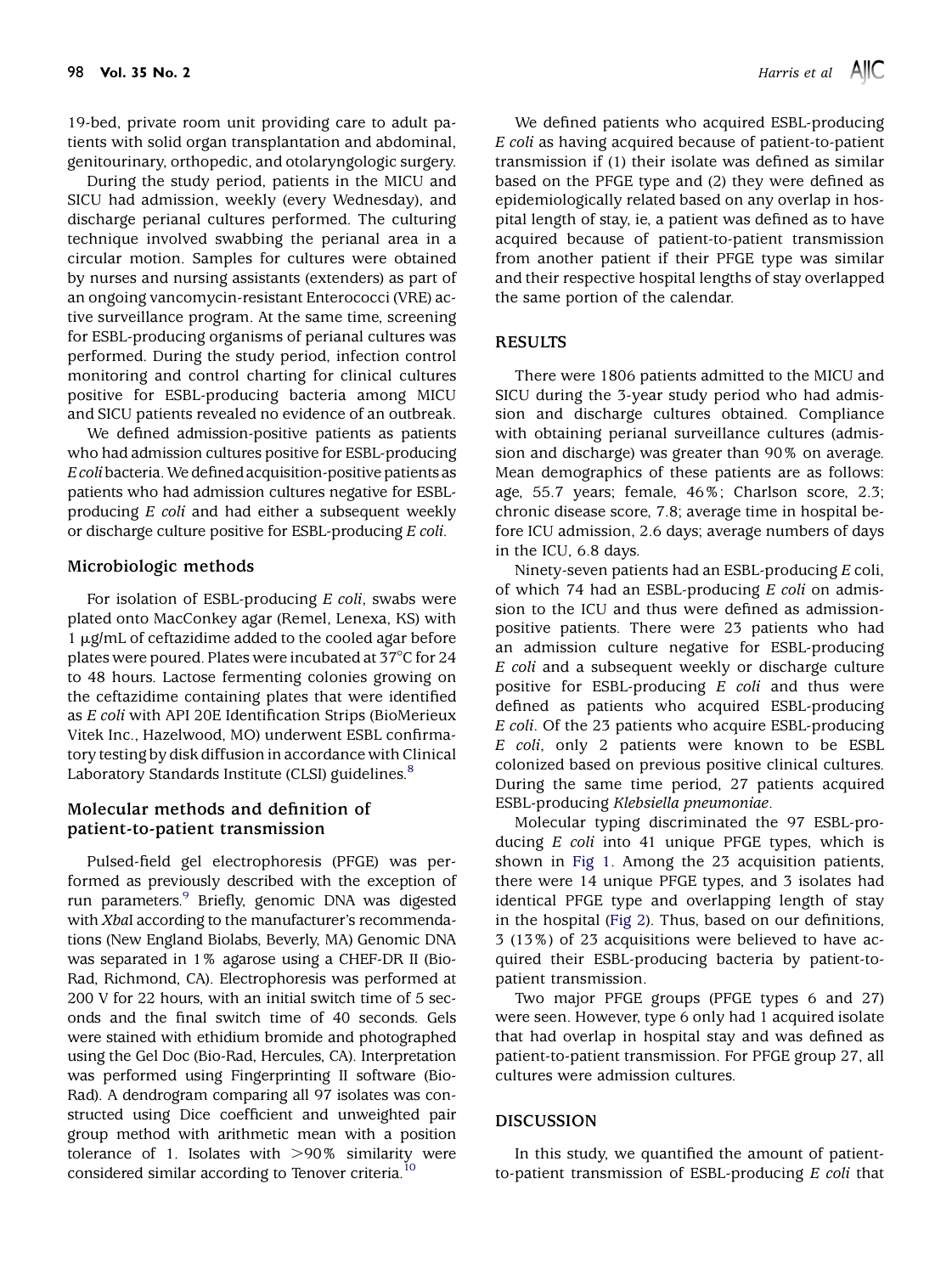<span id="page-2-0"></span>

Fig 1. PFGE dendrogram of 41 PFGE types of ESBL-producing E coli with the number of isolates within each type. Each row contains a representative isolate from that PFGE type. Greater than 90% was considered similar PFGE type.

occurred in a tertiary care hospital over a 3-year period. To our knowledge, we are the first to focus this quantification for ESBL-producing  $E$  coli in the setting of gastrointestinal colonization. We found that, of the 23 patients who acquired colonization with ESBL-producing bacteria, 3 (13%) had patient-to-patient transmission, defined as similar PFGE type and epidemiologic hospital time overlap.

Although there have been previous studies looking at patient-to-patient transmission of ESBL-producing bacteria, none of those have studied patient-to-patient transmission of ESBL-producing E coli colonization. Gardam et al performed a cohort study on colonization and clinical infection among organ transplantation patients, and their results suggested little patient-topatient transmission of third-generation cephalosporin-resistant Enterobacteriaceae.<sup>[11](#page-4-0)</sup> In their study, among the 69 patients who had a resistant Enterobacteriaceae (both clinical culture and active surveillance), they found 66 unique PFGE types, and only 2 of their 69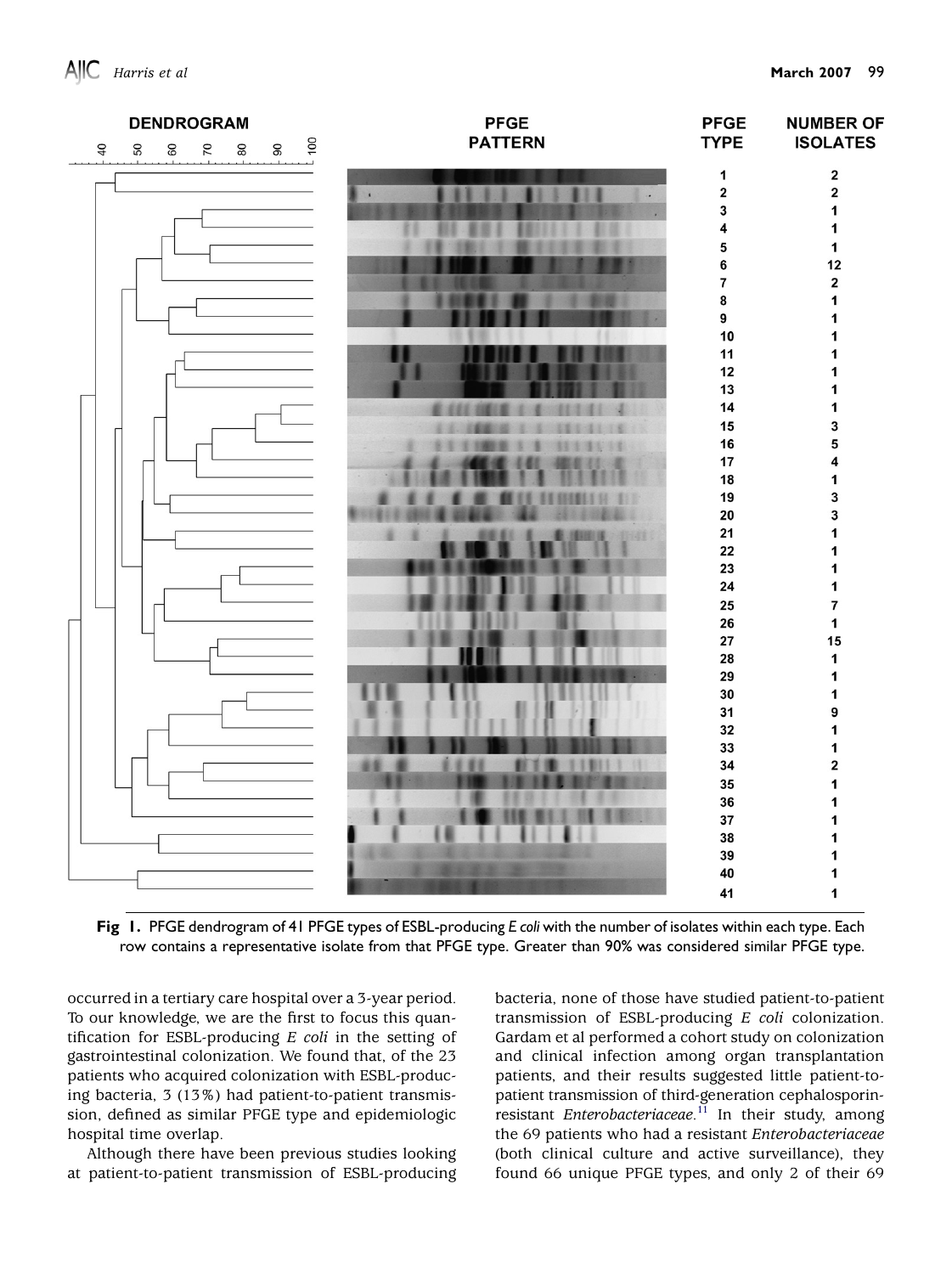<span id="page-3-0"></span>

Fig 2. PFGE dendrogram of ESBL-producing E coli of 3 patient-to-patient transmissions defined by similar PFGE patterns and hospital overlap. The acquired isolate is paired with the admission isolate of the same PFGE type.

patient isolates were ESBL-producing E coli. Decre et al<sup>[12](#page-4-0)</sup> analyzed risk factors for ESBL-producing Klebsiella and found a large amount of patient-to-patient transmission. Their study, in contrast to ours, was performed in an outbreak setting and focused on the acquisition of Klebsiella, a genetically different member of the Enterobacteriaceae family.<sup>12</sup>

We believe from our study that the amount of patient-to-patient transmission of ESBL-producing E coli in an ICU setting is low. However, our compliance rate with obtaining surveillance cultures was 90%, and, thus, we may have underestimated the amount of patient-to-patient transmission. In addition, there is no universal definition of ''epidemiologically related.'' We chose a definition that involved the need for hospital length of stay to overlap. However, there may have been some acquisition patients who had similar PFGE types to other patients who did not have temporal hospital length of stay overlap but did acquire the organism because of patient-to-patient transmission through longer term colonization of health care workers or environmental products or services. Of our 23 acquisition patients, there were 9 patients who had similar PFGE types. This suggests that, if patient-to-patient transmission was defined based on only the PFGE types, likely an overestimate, 9 (39%) of the acquisitions may have been due to patient-topatient transmission. This percentage may highlight and establish an upper level confidence interval of the amount of patient-to-patient transmission.

Although we did detect 3 patient-to-patient transmissions, we might be underestimating patient-topatient transmission because of the transmission of plasmids. Thus, organisms that are unrelated by PFGE analysis may have had plasmid transfer of ESBL-resistance mechanisms. If plasmid transfer of resistance mechanisms occurs, this would also contribute to an underestimate of the amount of patient-to-patient transmission. Future work on plasmid resistance mechanism transfer needs to be performed. Another limitation of the study is that the sensitivity of perianal culture compared with stool culture for ESBL-producing bacteria is unknown. However, the sensitivity of perianal culture compared with stool culture for fluoroquinolone-resistant E coli is  $90\%$ .<sup>[13](#page-4-0)</sup>

We caution that our results should likely not be generalized to other ESBL-producing bacteria that may have different attributable fractions because of patient-to-patient transmission, and, thus, other members of the Enterobacteriaceae family should be studied. In particular, Klebsiella pneumoniae and Klebsiella oxytoca need to be studied because they are a major contributor to ESBL-producing bacteria.<sup>1,12,14</sup> In addition, the amount of transmission of antibioticresistant bacteria depends on the colonization pres-sure.<sup>[15,16](#page-4-0)</sup> Thus, our results may or may not be generalizable to institutions with a higher prevalence of ESBL-producing E coli.

In conclusion, our study suggests that patient-topatient transmission is not an important cause of the acquisition of ESBL-producing E coli colonization acquisition in the ICU in a tertiary care hospital in a nonoutbreak setting. Future studies examining the risk factors for ESBL-producing E coli colonization and acquisition need to be done. Risk factors that should likely be explored include antibiotic use and comorbid conditions. These future studies could lead to interventions aimed at antibiotic usage that will curb the emergence of ESBL-producing E coli.

#### **References**

- 1. Paterson DL. Resistance in gram-negative bacteria: enterobacteriaceae. Am J Med 2006;119(6 Suppl 1):S20-8; discussion S62-70.
- 2. National Nosocomial Infections Surveillance (NNIS) System Report, data summary from January 1992 through June 2004, issued October 2004. Am J Infect Control 2004;32:470-85.
- 3. Livermore DM.  $\beta$ -Lactamases in laboratory and clinical resistance. Clin Microbiol Rev 1995;8:557-84.
- 4. Paterson DL, Bonomo RA. Extended-spectrum ß-lactamases: a clinical update. Clin Microbiol Rev 2005;18:657-86.
- 5. Rossi F, Baquero F, Hsueh PR, Paterson DL, Bochicchio GV, Snyder TA, et al. In vitro susceptibilities of aerobic and facultatively anaerobic gram-negative bacilli isolated from patients with intra-abdominal infections worldwide: 2004 results from SMART (Study for Monitoring Antimicrobial Resistance Trends). J Antimicrob Chemother 2006;58: 205-10. Epub May 22, 2006.
- 6. Lautenbach E, Patel JB, Bilker WB, Edelstein PH, Fishman NO. Extended-spectrum ß-lactamase-producing Escherichia coli and Klebsiella